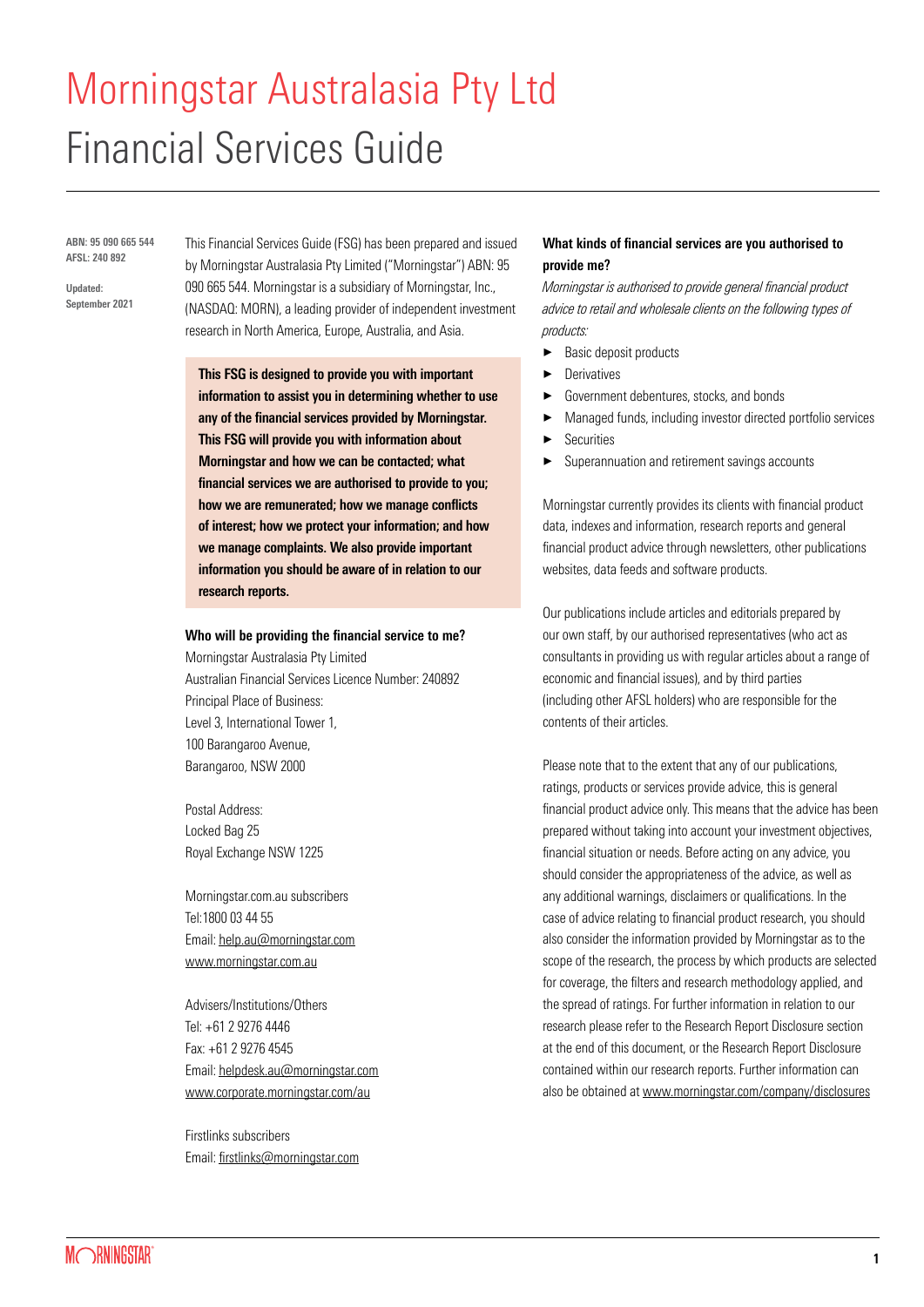ABN: 95 090 665 544 AFSL: 240 892

Updated: September 2021 Our publications, ratings products and services should be viewed as an additional investment resource, not as your sole source of information. We recommend you obtain appropriate financial, legal and taxation advice before making any financial investment decision. In addition:

- $\blacktriangleright$  you should be aware that past performance does not necessarily indicate a financial product's likely future performance, and
- $\blacktriangleright$  if applicable, before making any decision to acquire a particular financial product, you should obtain and carefully consider the relevant product disclosure statement.

Please also note that we base our financial product research on current information furnished to us by third parties (including the financial product issuers) which we cannot necessarily verify. While we will use all reasonable efforts to obtain information from reliable sources, we do not guarantee the accuracy or completeness of that information. Our financial product research may be withdrawn or changed at any time as other information becomes available to us.

#### How will I pay for the service?

If you have signed up to one of Morningstar's free products, there is no payment required. Morningstar operates a subscriptionbased business when you subscribe to the Morningstar.com.au website. When you subscribe you will be required to pay a fixed fee according to the length of the subscription period, excluding any trial period where you will have an opportunity to trial the product without charge.

## How are Morningstar employees and authorised representatives paid?

All employees of Morningstar receive a salary and permanent employees are able to participate in any bonus or sales commission plan relevant to their role, as offered by Morningstar from time to time at its discretion. Certain employees may also receive Restricted Stock Unit Grants in Morningstar, Inc. that are vested over a defined period. Authorised representatives are paid as consultants in accordance with the particular services they provide.

# Do you receive remuneration, commission, fees or other benefits in relation to providing the financial services to me and how is that commission calculated?

As mentioned, we will receive a fixed fee from you in relation to your morningstar.com.au subscription.

Except as stated in this FSG, Morningstar (including its related companies, associates and directors) does not charge or accept payment or commissions from fund managers, listed companies, or any other product issuers in relation to, or that is attributable to, the services that we provide to you, nor for the production of our research generally.

Some of our manager research employees participate from time to time in overseas industry forums which product issuers pay to attend, and in relation to which our employee travel and accommodation costs are met by the forum organisers, which in turn charge fees to fund managers about which Morningstar may have published research reports. That is, the benefits are indirectly provided by the product issuers.

Morningstar regularly reviews all gifts, benefits and entertainment received to ensure adherence with internal policy requirements.

Morningstar generates the majority of its income from the following sources:

- $\blacktriangleright$  Subscription fees from our clients for research, consulting, software products, and subscriptions to websites and newsletters
- Subscription fees from our clients for equity, credit and fund data services
- $\blacktriangleright$  License fees from financial planning and revenue management software
- $\blacktriangleright$  License fees from product issuers rated by us, giving them the right to republish our ratings, and research in their promotional materials
- License fees from product issuers to use Morningstar Indexes and basis point income based on the assets in the product
- Event and website sponsorship
- Website advertising

To the extent that any income we receive from product issuers we prepare research on or are rated by us, is in respect of, or attributable to, the services that we provide you, as at the date of this FSG we cannot ascertain the amount that we reasonably expect to receive.

Morningstar may pay external parties who refer clients to us in connection with the financial services to which this FSG relates. The payment could be a single one-off payment or a percentage of the total amount revenue generated by their referral. If you wish to receive further particulars about remuneration and related benefits that we are required to disclose to you, please contact us within a reasonable period of time after you receive this FSG and before any financial service identified in this Guide is provided to you.